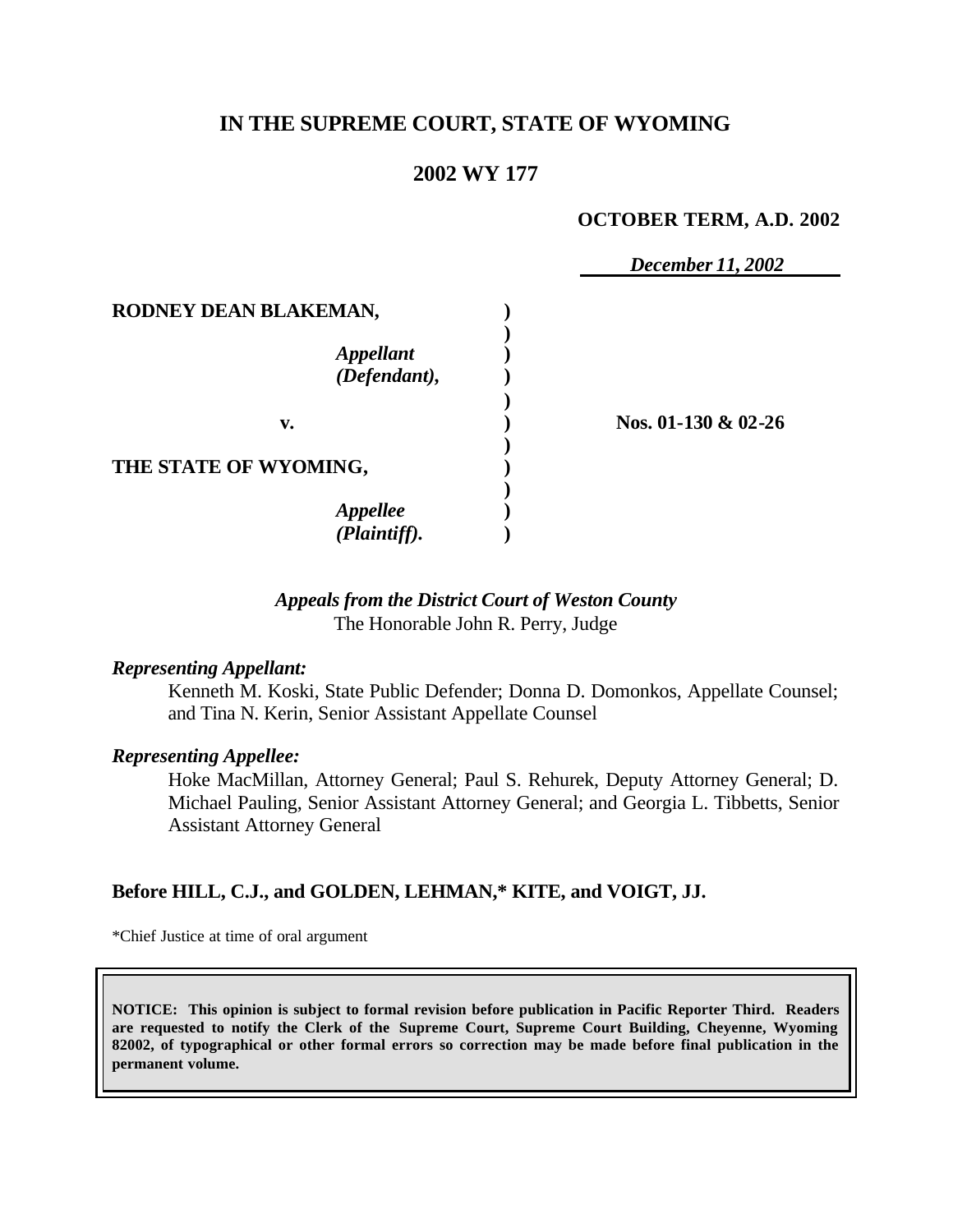### KITE, Justice.

[¶1] In this consolidated appeal, Appellant Rodney Dean Blakeman challenges the sentences the district court imposed after he pleaded guilty to six counts of sexual assault against his daughters. This court holds the district court properly applied the enhancement provisions of the statute pertaining to multiple sexual assaults and did not violate Mr. Blakeman's right to be free from double jeopardy. In addition, we hold Mr. Blakeman's sentences were not disproportionately long.

[¶2] We affirm.

## **ISSUES**

[¶3] In Case No. 01-130, Mr. Blakeman presents the following issues:

I. Did the trial court violate Appellant's right to be free from double jeopardy in its sentencing of Appellant?

II. Did the trial court err in enhancing each of Appellant's sentences?

III. Did the trial court err in sentencing Appellant to disproportionate sentences?

In Case No. 02-26, Mr. Blakeman articulates a single issue in his appeal of the district court's denial of his motion to correct an illegal sentence: "Did the trial court err in denying Appellant's motion to correct illegal sentence?" Appellee State of Wyoming combined its responses to both of Mr. Blakeman's cases in a single brief and stated the following issue: "Did the district court abuse its discretion in imposing sentence?"

## **FACTS**

[¶4] Mr. Blakeman pleaded guilty to six counts of sexual assault against his two daughters, including: one count of attempted second-degree sexual assault under Wyo. Stat. Ann. §§ 6- 1-301(a)(i) and  $6-2-303(a)(vi)$  (LexisNexis 2001); two counts of first-degree sexual assault under Wyo. Stat. Ann. § 6-2-302(a)(i) (LexisNexis 2001); and three counts of second-degree sexual assault under  $\S$  6-2-303(a)(vi). The parties to the plea agreement expressly acknowledged they did not have an understanding as to sentencing.

[¶5] At the sentencing hearing, the district court considered the entire record in the case, the presentence investigation report, Mr. Blakeman's objections to that report, the victims' statements of the impact their father's assaults had upon them, Mr. Blakeman's statement, and counsel's arguments. The district court then applied the enhanced penalty provisions of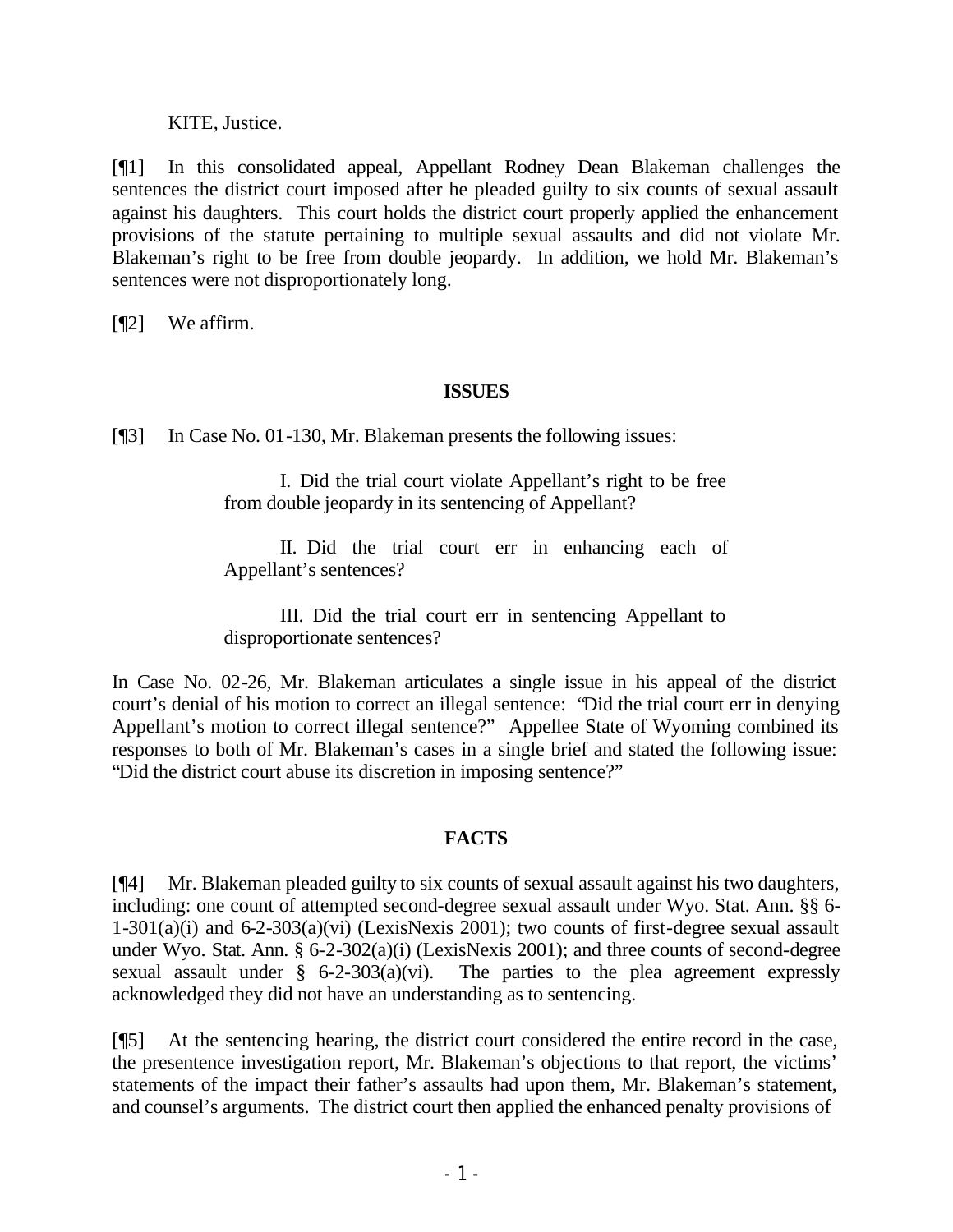Wyo. Stat. Ann. § 6-2-306 (LexisNexis 2001) and sentenced Mr. Blakeman to serve six consecutive prison sentences of thirty years to life. Mr. Blakeman filed a timely notice of appeal.

[¶6] While his appeal was pending, Mr. Blakeman filed a motion to correct an illegal sentence in the district court. The district court denied his motion, and Mr. Blakeman appealed. Because Mr. Blakeman asserted the same arguments in both appeals, the Wyoming Supreme Court consolidated the cases for response by the state and for decision.

#### **DISCUSSION**

[¶7] In both cases currently before this court, Mr. Blakeman contends the district court erred by enhancing his sentence under  $\S$  62-306(c) on each count. He claims that, by applying the extended punishment provision of the statute to each count, the district court violated his constitutional right to be free from double jeopardy and also incorrectly interpreted the language of  $\S$  6-2-306(c).

[¶8] Section 6-2-306 states:

(a) An actor convicted of sexual assault who does not qualify under the criteria of subsection (b) or (d) of this section shall be punished as follows:

(i) Sexual assault in the first degree is a felony punishable by imprisonment for not less than five (5) years nor more than fifty (50) years;

(ii) Sexual assault in the second degree is a felony punishable by imprisonment for not more than twenty (20) years;

(iii) Sexual assault in the third degree is a felony punishable by imprisonment for not more than fifteen (15) years;

(iv) Repealed by Laws 1997, ch. 135, § 2, eff. July 1, 1997.

(b) An actor who is convicted of sexual assault and who does not qualify under the criteria of subsection (d) of this section shall be punished by the extended terms of subsection (c) of this section if: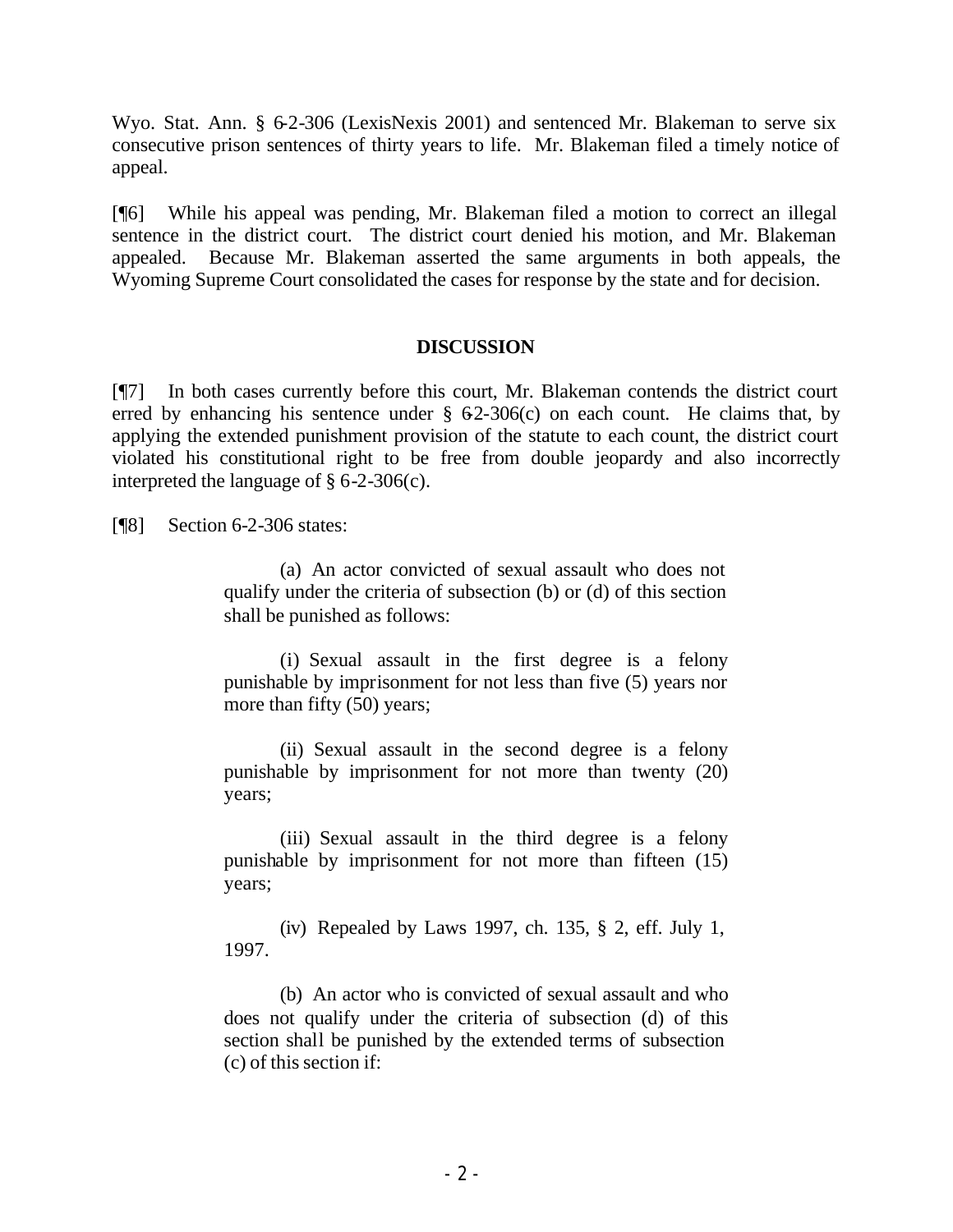(i) He is being sentenced for two (2) or more separate acts of sexual assault in the first or second degree;

(ii) He previously has been convicted of any crime containing the same or similar elements as the crimes defined in W.S. 6-2-302 or 6-2-303.

(c) An actor convicted of sexual assault who qualifies under the criteria of subsection (b) of this section shall be punished as follows:

(i) Sexual assault in the first or second degree is a felony punishable by imprisonment for not less than five (5) years or for life;

(ii) Sexual assault in the third degree is a felony punishable by imprisonment for not more than twenty (20) years;

(iii) Repealed by Laws 1997, ch. 135, § 2, eff. July 1, 1997.

(d) An actor who is convicted of sexual assault shall be punished by life imprisonment without parole if the actor has two (2) or more previous convictions for any of the following designated offenses, which convictions resulted from charges separately brought and which arose out of separate occurrences in this state or elsewhere:

(i) A crime defined in W.S. 6-2-302 through 6-2-304 or a criminal statute containing the same or similar elements as a crime defined by W.S. 6-2-302 through 6-2-304;

(ii) Repealed by Laws 1997, ch. 135, § 2, eff. July 1, 1997[;]

(iii) A conviction under W.S.  $14-3-105(a)$ , or a criminal statute containing the same or similar elements as the crime defined by W.S. 14-3-105(a), if the circumstances of the crime involved a victim who was under the age of sixteen (16) at the time of the offense and an actor who was at least four (4) years older than the victim.

[¶9] In *DeLoge v. State*, 2002 WY 155, 55 P.3d 1233 (Wyo. 2002), we addressed arguments identical to those presented by Mr. Blakeman in the cases at bar. Like Mr.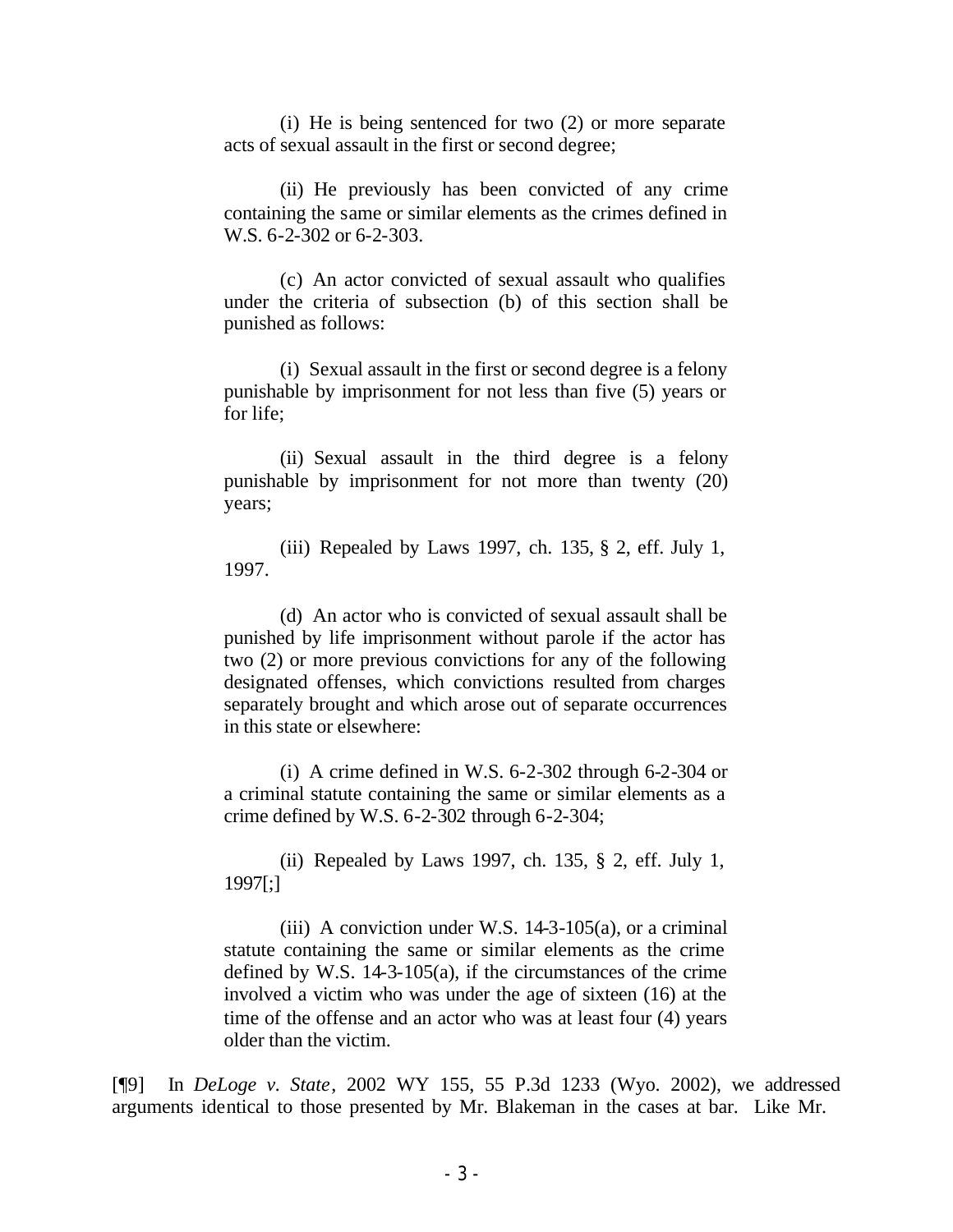Blakeman, Mr. DeLoge argued that the district court subjected him to double jeopardy by using the same offense to sentence him for the underlying offense and to enhance his punishment. We held that use of the offenses in this manner does not violate a defendant's right to be free from double jeopardy. *DeLoge,* 2002 WY 155, ¶12.

[¶10] Mr. Blakeman also claims the district court misconstrued § 6-2-306 when it enhanced each of his convictions. Again, this issue was addressed in *DeLoge:* 

> When we apply the applicable rules of statutory construction to this statute, we are compelled to conclude that the legislative intent is clear that a defendant who is being sentenced for two or more separate acts of sexual assault in the second degree may be sentenced to a life sentence for each separate act. *Stambaugh v. State*, 613 P.2d 1237, 1241-43 (Wyo. 1980).

*Id.* at ¶10.

[¶11] Finally, Mr. Blakeman contends the district court erred by imposing sentences which were disproportionately long when analyzed in accordance with the criteria articulated in *Solem v. Helm,* 463 U.S. 277 (1983). In *Solem,* the United States Supreme Court outlined the factors to be used in determining, under the Eighth Amendment to the United States Constitution, whether a sentence is disproportionately long:

> In sum, a court's proportionality analysis under the Eighth Amendment should be guided by objective criteria, including (i) the gravity of the offense and the harshness of the penalty; (ii) the sentences imposed on other criminals in the same jurisdiction; and (iii) the sentences imposed for commission of the same crime in other jurisdictions.

463 U.S. at 292. Nevertheless, as we acknowledged in *Oakley v. State,* 715 P.2d 1374, 1379 (Wyo. 1986):

> We will not engage in a lengthy analysis under all three of the *Solem* criteria, including a consideration of the sentences imposed on similarly situated defendants in this and other jurisdictions, except in cases where the mode of punishment is unusual or where the relative length of sentence to imprisonment is extreme when compared to the gravity of the offense (the first of the *Solem* criteria).

*See also Harmelin v. Michigan,* 501 U.S. 957, 1005 (1991) (Kennedy, J., with whom Souter, J., joined, concurring in part & concurring in the judgment); *Sampsell v. State*, 2001 WY 12, ¶10, 17 P.3d 724, ¶10 (Wyo. 2001).